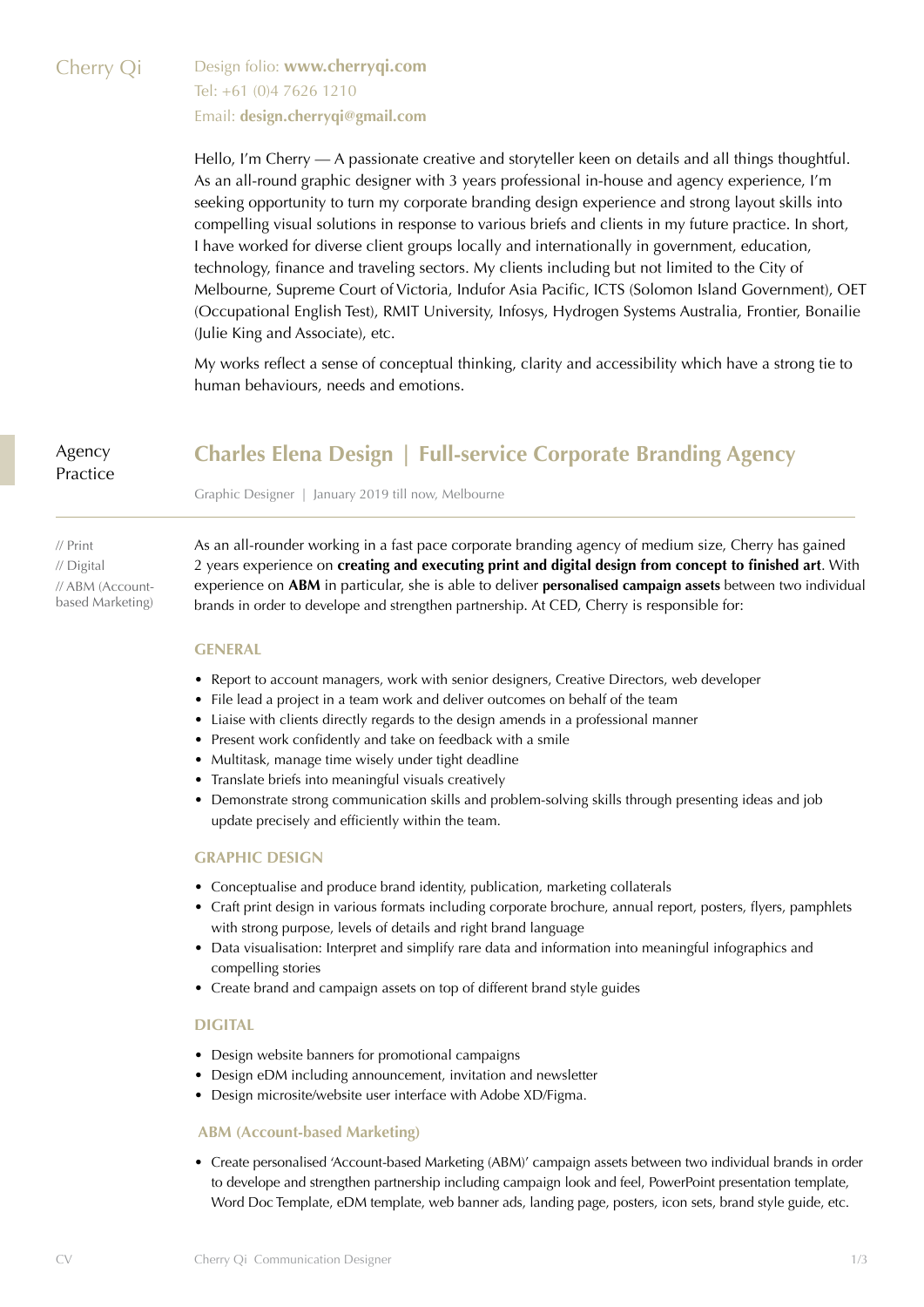# **RMIT University**

Graphic Designer | September 2017 - August 2018, Melbourne

// Print // Digital

### **Information Technology Services (ITS)**

Coordinated with professionals from both design and non-design background to create the design and production of CISO 2017 **Annual Report** and 2018 Cybersecurity **Educational Campaign** across all RMIT University campuses. The cross medium deliverables include a personal-touch booklet, posters series, screen savers and electronic signages. Cherry is responsible for:

- Developed a strategic concept and a shifting look of educational campaign, from print to screen
- Creation of a promotional brochure with unique format, dynamic layout and playful colourway as a refreshing visual solution to represent professional yet easy-to-approach image of Information Technology Service department
- Visualised the raw data and figures originally from Excel into PowerPoint presentation and annual report correctly and dynamically
- Demonstrated strong communication skills in coordinating with professionals from both design and nondesign background
- Adaptable to work professionally in team by giving advice around the use of brand assets to the stakeholders and work autonomously
- Strong leadership performance on running informal focus group with non-design knowledge staff in team environment.

### **Careers and Employability**

Assisted with graphic design with a client focus to turn brief into creative artworks and ensure the consistency and clarity of cross-medium outputs. Cherry is responsible for:

- Create alternative drafts of artworks for choices
- Ensure consistent and on-brand outputs with RMIT brand guideline
- Use spreadsheet to track and report graphic design progress to the supervisor in a succinct way and took feedback with a positive response to increase communication efficiency.

## Government Sector

.

# **City of Melbourne | Government Sector**

Data Visualisation Design Intern | May 2017 - July 2017, Melbourne

### **Community Services Branch**

// Research // Interview

// Print

Created **inforgraphic products** (in result - a series of infographic posters) by indepth research and interviews with key stakeholders and team leaders.

- Work with the Manager and Team Leaders of the Community Services Branch to identify a range of possible subjects and topics for development of infographics and similar graphic products
- Develop, test and refine graphics in liaison with the City of Melbourne CASM team and information owners
- Develop a methodology for collecting feedback about the impact of graphics as developed on key audiences.
- Identify a range of strategic driven subjects and topics for development of infographics through in-depth research and interviews with stakeholders
- Collect raw data and gain understanding of service offer and user needs
- Develop a new brie ng document to ensure the clarity in terms of the purpose, needs and deliverables
- Assesses raw information provided and worked out the best way to present it by providing a few different examples to choose from
- Present the progress to a project control group weekly, which consisted of a content expert, a communications expert and a brand expert and took on collective feedback (with a smile!)
- Create a flexible yet systematic infographics design template for staff at the City of Melbourne to backup and update internally.